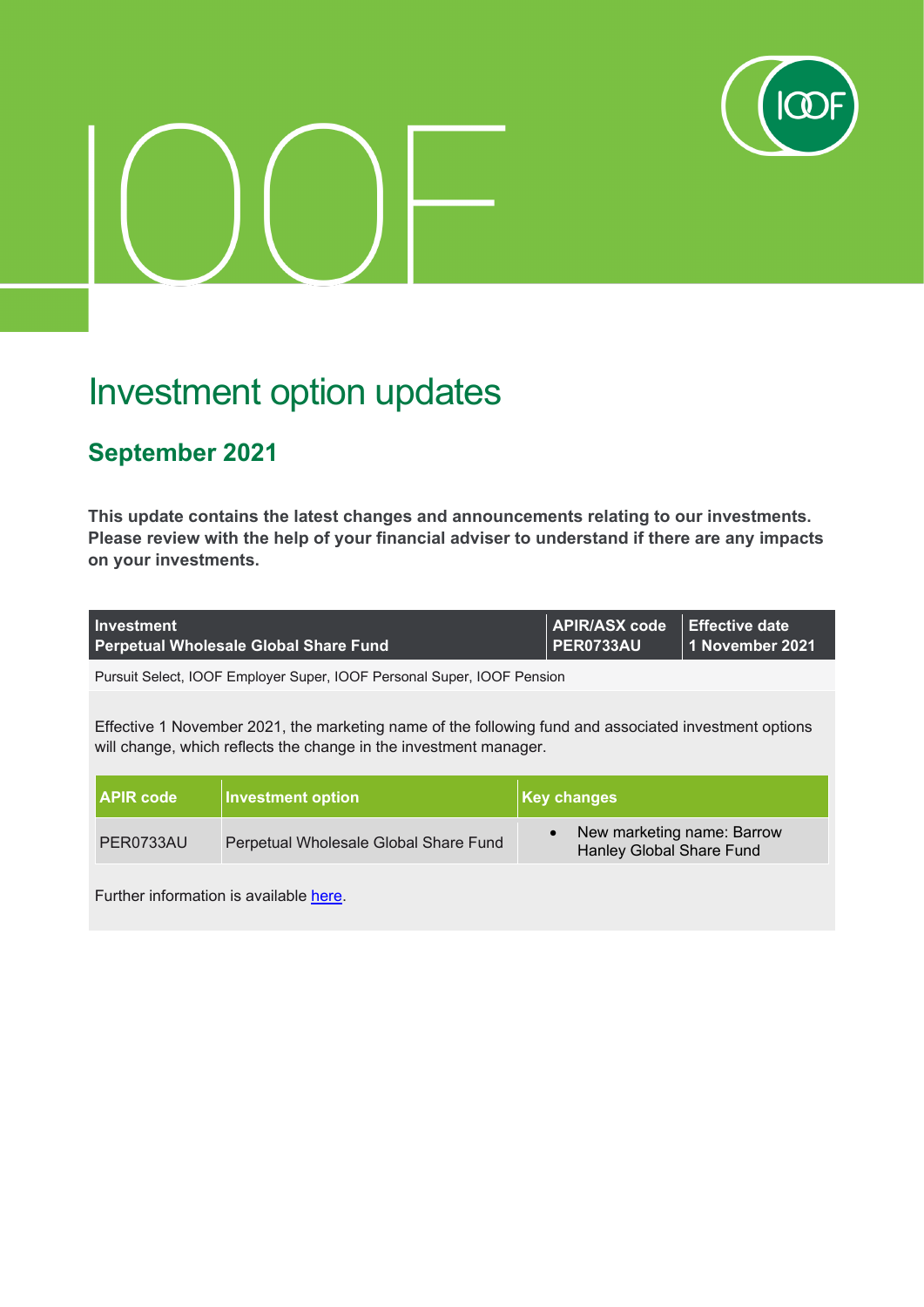| <b>Investment</b>                                      | APIR/ASX code   Effective date |                |
|--------------------------------------------------------|--------------------------------|----------------|
| Vanguard Australian Fixed Interest Fund                | VAN0001AU                      | 1 October 2021 |
| Vanguard Australian Fixed Interest Fund ETF            | <b>VAF</b>                     |                |
| Vanguard Australian Corporate Fixed Interest Index ETF | <b>VACF</b>                    |                |

Pursuit Select, IOOF Employer Super, IOOF Personal Super, IOOF Pension

Effective 1 October 2021, the management fees on the following Vanguard funds have been reduced.

|             | <b>APIR/ASX code   Investment option</b>                         | <b>Key changes</b> |
|-------------|------------------------------------------------------------------|--------------------|
| VAN0001AU   | Vanguard Australian Fixed Interest Fund                          | Fee reduction      |
| <b>VAF</b>  | Vanguard Australian Fixed Interest Fund ETF                      | Fee reduction      |
| <b>VACF</b> | Vanguard Australian Corporate Fixed Interest<br><b>Index ETF</b> | Fee reduction      |
|             |                                                                  |                    |

Further information is available [here.](https://microsite.ioof.com.au/__data/assets/pdf_file/0010/443818/2021-10-01-Vanguard-fund-and-ETFs-Investor-notice.pdf)

| <b>Investment</b><br><b>Antares Dividend Builder Fund</b>                               | <b>APIR/ASX code</b><br><b>PPL0002AU</b> | Effective date<br>  1 October 2021 |
|-----------------------------------------------------------------------------------------|------------------------------------------|------------------------------------|
| Pursuit Select, IOOF Employer Super, IOOF Personal Super                                |                                          |                                    |
| Effective 1 October 2021, the Benchmark on the following Antares fund has been changed. |                                          |                                    |

| <b>APIR code</b> | <b>Investment option</b>      | Key changes   |
|------------------|-------------------------------|---------------|
| PPL0002AU        | Antares Dividend Builder Fund | New Benchmark |
|                  |                               |               |

Further information is available [here.](https://microsite.ioof.com.au/__data/assets/pdf_file/0009/443817/2021-10-01-Antares-Dividend-Builder-SEN.pdf)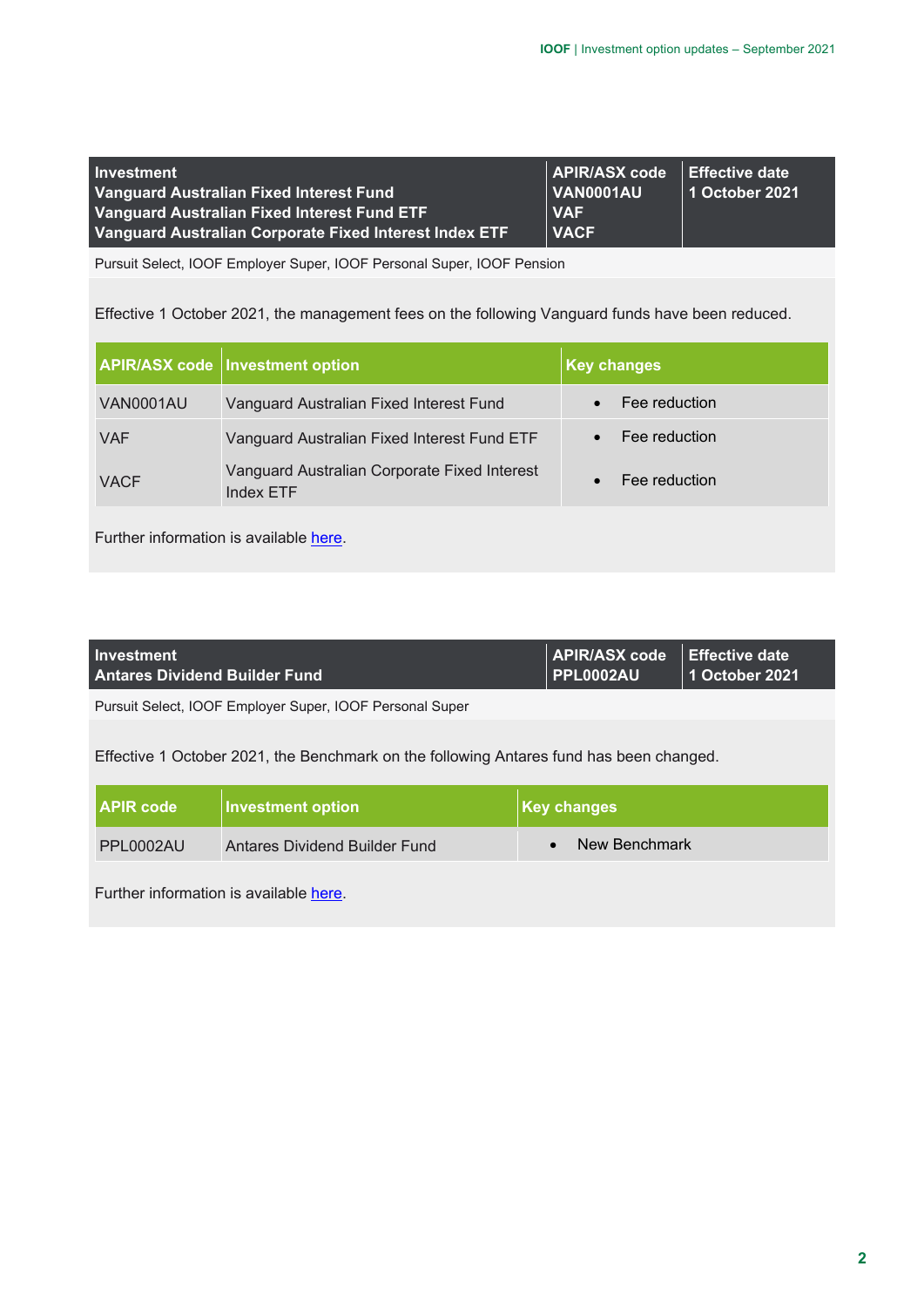| <b>Investment</b>                                      | APIR/ASX code   Effective date |                           |
|--------------------------------------------------------|--------------------------------|---------------------------|
| <b>First Sentier Global Listed Infrastructure Fund</b> | <b>FSF1241AU</b>               | $\vert$ 30 September 2021 |

IOOF Employer Super, IOOF Personal Super, IOOF Pension

Effective 30 September 2021, the following changes have been made to this Fund.

| <b>APIR code</b> | <b>Investment option</b>                               | <b>Key changes</b>                                                                                      |
|------------------|--------------------------------------------------------|---------------------------------------------------------------------------------------------------------|
| FSF1241AU        | <b>First Sentier Global Listed Infrastructure Fund</b> | Changes to Wholesale class of<br>units.<br>Update to cut off times for<br>applications and redemptions. |

Further information is available [here.](https://microsite.ioof.com.au/__data/assets/pdf_file/0008/443816/2021-09-30-First-Sentier-Global-Listed-Infrustructure-Fund-Investor-notice.pdf)

| <b>Investment</b>                               | APIR/ASX code Effective date |                   |
|-------------------------------------------------|------------------------------|-------------------|
| Maple-Brown Abbott Diversified Investment Trust | <b>MPL0001AU</b>             | 24 September 2021 |
|                                                 |                              |                   |

IOOF Employer Super, IOOF Personal Super, IOOF Pension

Effective 24 September 2021, the neutral and maximum allocation weights for the following Maple-Brown fund have been changed.

| <b>APIR code</b> | <b>Investment option</b>                        | Key changes                                              |
|------------------|-------------------------------------------------|----------------------------------------------------------|
| MPL0001AU        | Maple-Brown Abbott Diversified Investment Trust | Changes to the neutral and<br>maximum allocation weights |
|                  |                                                 |                                                          |

Further information is available [here.](https://microsite.ioof.com.au/__data/assets/pdf_file/0005/443813/2021-09-24-Maple-Brown-Abbott-Diversified-Investment-Trust-Important-Notice.pdf)

| <b>Investment</b>               | APIR/ASX code   Effective date |                           |
|---------------------------------|--------------------------------|---------------------------|
| <b>Munro Global Growth Fund</b> | $\blacksquare$ MUA0002AU       | $\vert$ 24 September 2021 |

Pursuit Select, IOOF Employer Super, IOOF Personal Super, IOOF Pension

Effective 24 September 2021, the performance fees for Munro Global Growth Fund have been changed.

| <b>APIR code</b>   Investment option | Key changes                 |
|--------------------------------------|-----------------------------|
| MUA0002AU Munro Global Growth Fund   | Changes to performance fees |

Further information is available in the PDS Update linked above.